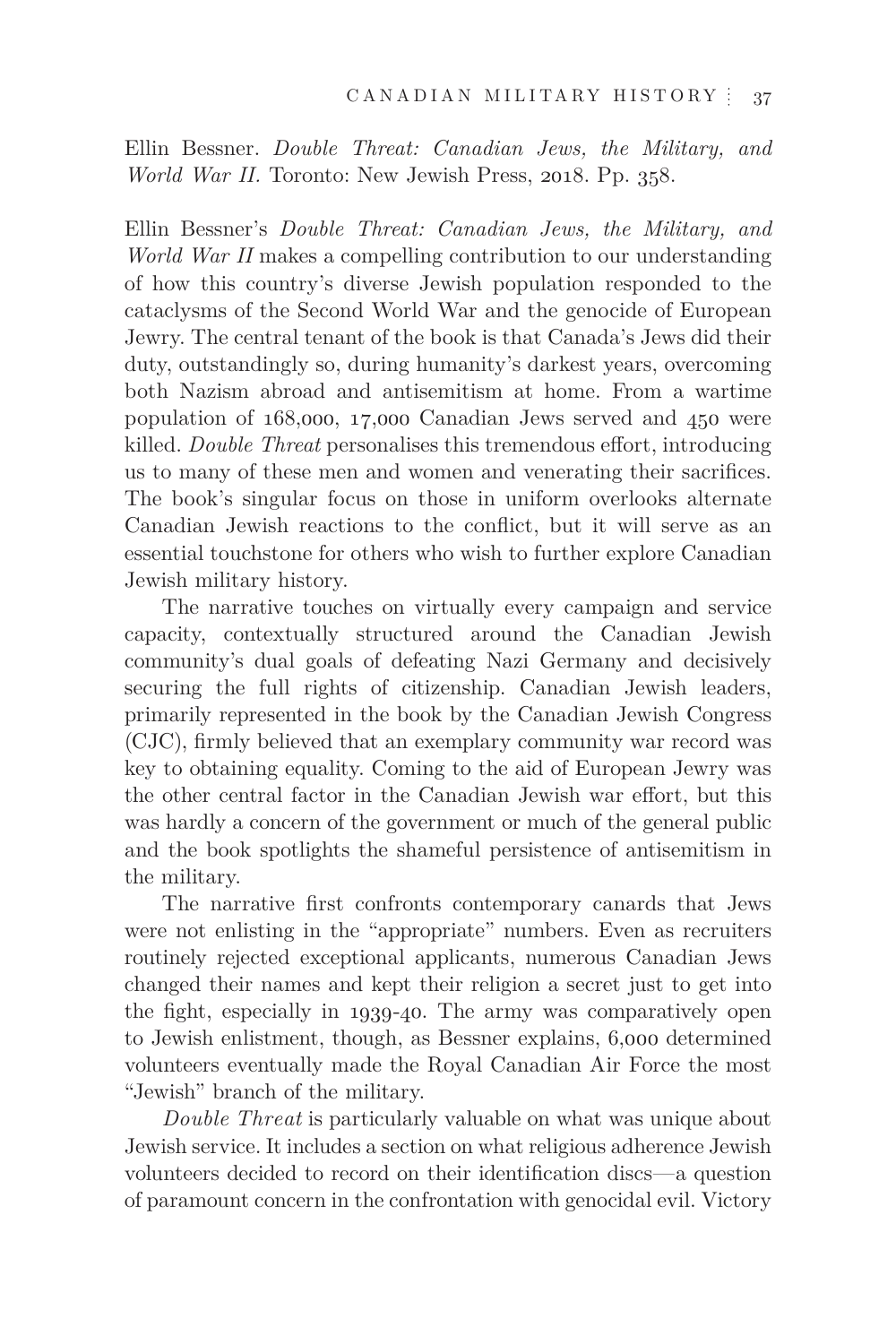meant something special for Jewish veterans as well, and Bessner's writing about the liberation of Bergen-Belsen (curiously without any mention of the exceptional Toronto war artist Aba Bayefsky) and the assistance provided to Holocaust survivors by Canadian Jews in uniform is profoundly gripping.

*Double Threat* compliments more general works on the history of the Canadian Jewish community, while providing much more detail about wartime service.<sup>1</sup> The book is organised thematically, and while operational historians will find little new material, there are many moving personal stories. Readers may be familiar with prominent Jewish volunteers like David Croll and Ben Dunkelman, but Bessner's journalistic skills allow her to tell a much more comprehensive story via an impressive use of sources, including dozens of interviews. Veterans and their families generously shared letters and individual anecdotes with the author, and they are liberally excerpted, with the usual caveats that accompany such heavy reliance. Collective figures are also presented so that readers learn that ten Canadian Jews served in the Battle of Hong Kong, about thirty at Dieppe, ninety in the merchant navy, etc. Separate chapters cover Jewish communists in uniform, some of whom enlisted after enduring internment, Jewish servicewomen, and decorated Jewish heroes.

The overall tone is celebratory, and while the narrative does not completely shy away from less savoury topics like venereal disease, there is far less detail on those. Moreover, considering that the eligible Jewish male enlistment rate was actually below the national average, the major absence from the work is more information about those Jews who chose not to serve. One Canadian Women's Army Corps veteran, Montreal native Evelyn Bloom (née Bernstein), is quoted stating that enlisting was "not a Jewish thing to do" (p. 109)—a perception that demands to be further explored, particularly in light of Gerald Tulchinksy's and J.L. Granatstein's analyses of the same subject.2

<sup>1</sup> See especially Irving Abella, *A Coat of Many Colours: Two Centuries of Jewish Life in Canada* (Toronto: Lester & Orpen Dennys, 1990); Irving Abella and Harold Troper, *None Is Too Many: Canada and the Jews of Europe, 1933-1948*, Third Edition (Toronto: University of Toronto Press, 2012); Gerald Tulchinsky, *Branching Out: The Transformation of the Canadian Jewish Community* (Toronto: Stoddart, 1998); and Gerald Tulchinsky, *Canada's Jews: A People's Journey* (Toronto: University of Toronto Press, 2008).

<sup>2</sup> Tulchinsky, *Canada's Jews*, 376-380; and J.L. Granatstein, "Ethnic and Religious Enlistment in Canada During the Second World War," *Canadian Jewish Studies/ Études juives canadiennes* 21 (2013): 174-180.